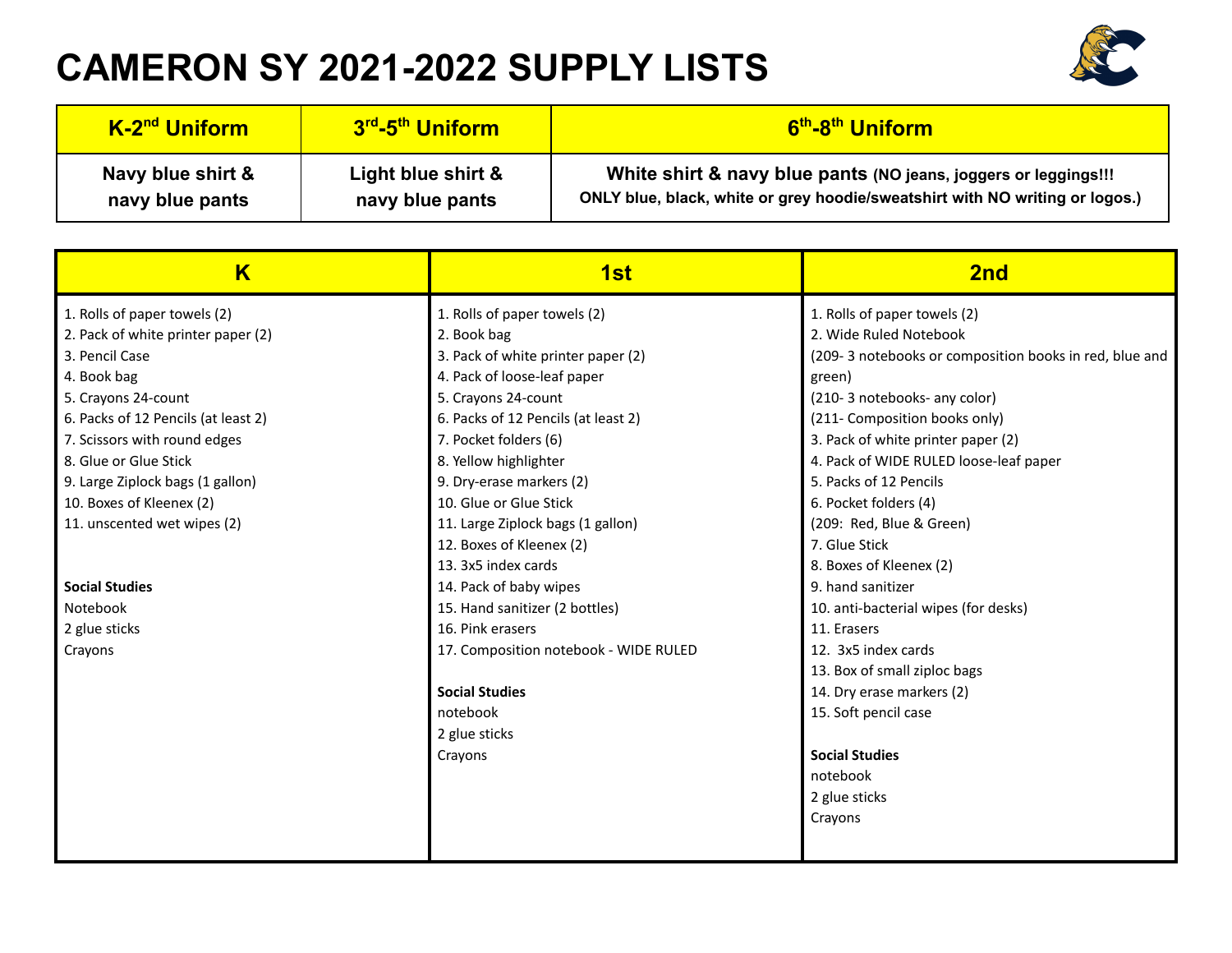| 3rd                                                                                                                                                                                                                                                                                                                                                                                                                                                                                             | 4th                                                                                                                                                                                                                                                                                                                                                                                                                                                                                                                                                                                                                                                                                                                                                                                                   | 5th                                                                                                                                                                                                                                                                                                                                                                                                                                                                                                                                                                                                                                                                                                                                                                                                                                                                                                                                                                                                                                                                                                                  |
|-------------------------------------------------------------------------------------------------------------------------------------------------------------------------------------------------------------------------------------------------------------------------------------------------------------------------------------------------------------------------------------------------------------------------------------------------------------------------------------------------|-------------------------------------------------------------------------------------------------------------------------------------------------------------------------------------------------------------------------------------------------------------------------------------------------------------------------------------------------------------------------------------------------------------------------------------------------------------------------------------------------------------------------------------------------------------------------------------------------------------------------------------------------------------------------------------------------------------------------------------------------------------------------------------------------------|----------------------------------------------------------------------------------------------------------------------------------------------------------------------------------------------------------------------------------------------------------------------------------------------------------------------------------------------------------------------------------------------------------------------------------------------------------------------------------------------------------------------------------------------------------------------------------------------------------------------------------------------------------------------------------------------------------------------------------------------------------------------------------------------------------------------------------------------------------------------------------------------------------------------------------------------------------------------------------------------------------------------------------------------------------------------------------------------------------------------|
| 1. Pack of white printer paper (2)<br>2. Rolls of paper towels (2)<br>3.3 Notebooks<br>4. Pack of loose-leaf paper<br>5. Colored Pencils<br>6. Pads of Post-it Notes (3)<br>7. 3x5 index cards<br>8. Packs of 12 Pencils (at least 2)<br>9. Dry-erase markers (2 packs of expo)<br>10. 3 packs of number 2 pencils<br>11. Glue Stick<br>12. Boxes of Kleenex (2)<br>13. 3 bottles of hand sanitizer<br>14. Small sandwich bags<br><b>Social Studies</b><br>notebook<br>2 glue sticks<br>Crayons | 1. Spiral Notebooks (3)<br>2. Book bag<br>3. Pack of white printer paper<br>4. Packs of loose-leaf paper (at least 3)<br>5. Colored Pencils<br>6. Packs of 12 Yellow PLAIN Pencils (at least 2)<br>7. Pocket folders (5)<br>8. Yellow highlighter<br>9. Dry-erase markers (at least 2)<br>10. Scissors<br>11. Glue or Glue Stick<br>12. Large Ziplock bags (1 gallon)<br>13. Boxes of Kleenex (2)<br>14. Pads of Post-it Notes (3)<br>15. Soft Pencil Case/Bag (no hard cases please)<br>16. Lysol Wipes<br>17. Ruler with inches/centimeters<br>20. Black Sharpie Permanent Marker<br>21. Red/Black Pens (3)<br>22. Pencil sharpener that holds shavings<br>23. Rolls of paper towels (2)<br>24. Room 311-Binder<br><b>Social Studies</b><br>Notebook<br>2 glue sticks<br>Crayons<br>Colored pencils | 1. Backpack<br>2. (2) boxes of Kleenex<br>3. (2) bottles of hand sanitizer<br>4. (1) ruler<br>5. (2) glue sticks<br>6. (4) black (only) dry erase markers<br>7. (24) #2 pencils<br>8.(1) ream of copier paper<br>9. (5) plain colored 2 pocket folders (red, blue, yellow,<br>green, orange)<br>10. (5) plain colored wide-ruled notebooks (70 sheet)<br>(red, blue, yellow, green, orange)<br>11. (1) box of color markers<br>12. (1) box of colored pencils<br>13. (2) highlighter markers<br>14. (2) tubs of Clorox wipes<br>15. (1) supply box or pencil bag<br>16. (1) pack of loose leaf paper<br>17. (2) boxes of Ziploc bags (1 gallon and 1 quart)<br>18. (1) 2 inch, 3 ring binder with tab dividers<br>19. (1) red pen<br>20. (2) packs of 3 x 3 "post-it" brand notes<br>21. (1) pack of ruled index cards<br>22. (1) pair of headphones for computers<br>23. (1) roll of paper towels<br><b>Science</b><br>1. 1 folder with pockets and 3 prongs<br>2. 1 composition journal (No spiral, please)<br>3. 2 gluesticks<br><b>Social Studies</b><br>Notebook<br>2 glue sticks<br>Crayons<br>Colored pencils |